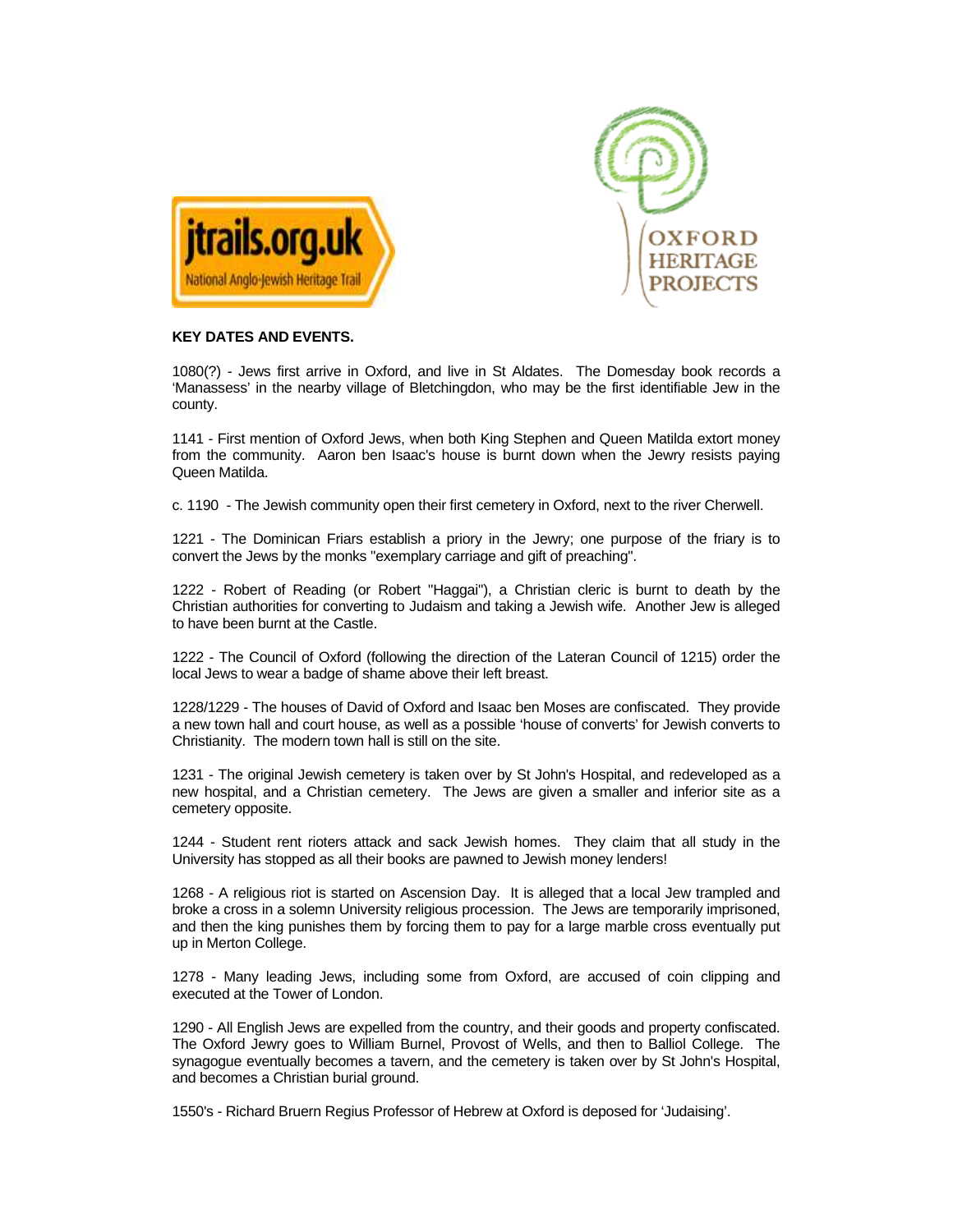1608 - Jacob Wolfgang renounces Judaism, and has a Christian Baptism, to become a member of Oxford University.

1610 - Jacob Barnet, a Jew and former secretary of Causabon, works in the University. He offers to convert but, but at the last minute flees his baptism in the University Church. He is later arrested by the University, and subsequently expelled from the country.

1655 - Jews officially readmitted to England under Cromwell.

c. 1700 - Jewish stockbrokers from London visit Oxford as tourists, and attend Public ceremonies of the University.

c. 1730 - A small Jewish community, mostly of traders and peddlers, is established in St Clements, Oxford.

1776/7 - Marcus Wolf, a Jewish tradesman, is indicted by the University courts for dishonest trading, and is forbidden to trade in the city liberty.

1842 – The modern Jewish community of Oxford is established.

1856 - Jewish emancipation. Jews are allowed to study in Oxford University for the first time, but are still debarred from holding college fellowships because most are still solely for Christian clergymen.

1871 - Clerical restrictions are lifted on all fellowships.

1881-3 - William "shifter" Goldberg of Lincoln College is amongst the first Jewish undergraduates at Oxford.

1892 – The Oxford Jewish Congregation moves to its Richmond Road site, in the artisan quarter of Jericho.

1896 – There are 35 Jewish residents of the city and 10 undergraduates recorded and the minister is Rev. S. Radnitzki.

1882-93 - Samuel Alexander becomes the second Jew to hold a fellowship in the University.

1901 – The Jewish community has declined and only one Jewish family (the Lipsons) are thought to live in Oxford. There are a number of Jewish undergraduates, and a tiny number of assimilated (so called 'murranos') Jewish fellows.

1905 – The Adler Society is founded in Oxford University.

1930 - Herbert Loewe (The Reader in Rabbinics) is the only professing Jewish fellow in Oxford. Most Jewish undergraduates still hide their Jewish identity.

1932 - Sir Isaiah Berlin is elected to his fellowship at All Souls College. He is only the fourth Jewish fellow in Oxford.

1940-5 - The Jewish population of Oxford is massively increased by refugees (including Albert Einstein) and evacuees to about 3,000. A home is set up in no. 1 Linton Road for 15 'Kinder Transport' children.

1946-50 - Most refugees and evacuees leave Oxford. Rabbi Weinberg leaves Oxford in 1948.

1948 - A president of the Oxford Union society (Clive Wigram) refuses to allow a debate on 'Jewish rights' (vis à vis a Jewish home-land), because he is Jewish.